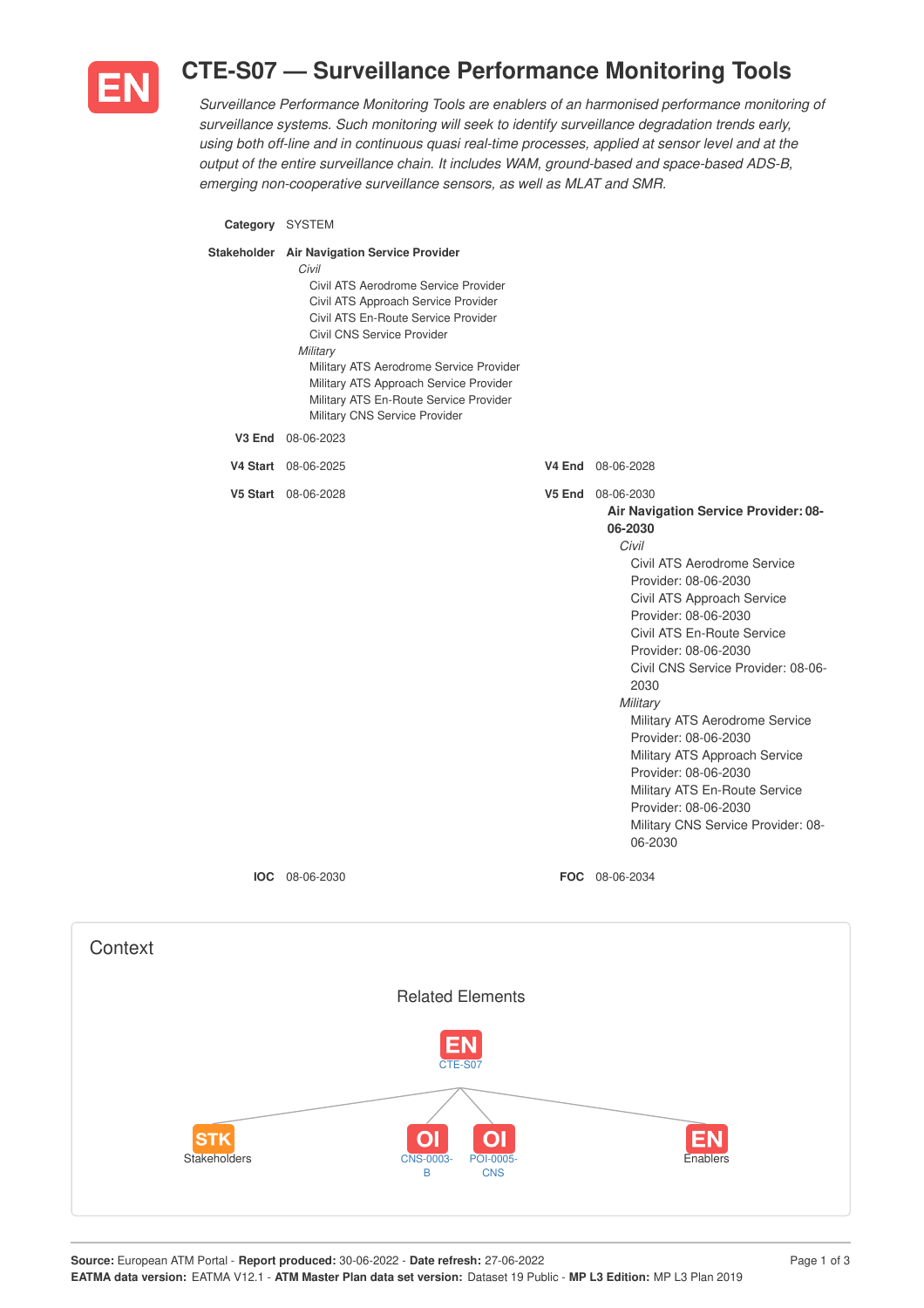| Code    |                     |  |  |  |  |  | Benefits start date (IOC) - Full benefit date (FOC) |  |    |  |                                                                               |  |  |  |  |
|---------|---------------------|--|--|--|--|--|-----------------------------------------------------|--|----|--|-------------------------------------------------------------------------------|--|--|--|--|
|         |                     |  |  |  |  |  |                                                     |  |    |  | 15 16 17 18 19 20 21 22 23 24 25 26 27 28 29 30 31 32 33 34 35 36 37 38 39 40 |  |  |  |  |
| CTE-S07 |                     |  |  |  |  |  | V <sub>4</sub>                                      |  | V5 |  | IOC - FOC                                                                     |  |  |  |  |
| ≏       | CNS-0003-B          |  |  |  |  |  |                                                     |  |    |  |                                                                               |  |  |  |  |
| ≏       | <b>POI-0005-CNS</b> |  |  |  |  |  |                                                     |  |    |  |                                                                               |  |  |  |  |

| <b>EN</b>    | <b>Dependent Enablers</b> |                                                 |                                                                 |
|--------------|---------------------------|-------------------------------------------------|-----------------------------------------------------------------|
| Relationship | Code                      | <b>Title</b>                                    | <b>Related Elements</b>                                         |
| Supporting   | CTE-S01a                  | <b>SSR Mode A/C/S</b>                           | OI EN DS<br><b>STK</b><br>眷                                     |
| Supporting   | CTE-S02a                  | <b>Primary Surveillance Radar</b>               | OI ENDS<br><b>STK</b><br>券                                      |
| Supporting   | CTE-S02b                  | <b>Surface Movement Radar</b>                   | OI EN OBJ<br><b>STK</b><br>券                                    |
| Supporting   | CTE-S02c                  | Multi Static Primary Surveillance Radar         | OI ENDS<br><b>STK</b><br>豢                                      |
| Supporting   | CTE-S02d                  | <b>Video Based Surveillance</b>                 | OI EN DS<br><b>STK</b><br>拳                                     |
| Supporting   | CTE-S03a                  | ADS-B station for NRA surveillance              | OI ENDS<br><b>STK</b><br>眷                                      |
| Supporting   | CTE-S03b                  | ADS-B station for RAD and APT surveillance      | <b>EN</b> OBJ<br>$\overline{O}$<br><b>STK</b><br><b>DS</b><br>桊 |
| Supporting   | CTE-S03c                  | New ADS-B station for future ADS-B applications | OI ENDS<br><b>STK</b><br>券                                      |
| Supporting   | CTE-S03d                  | Satellite based ADS-B technology                | OI ENDS<br><b>STK</b><br>養                                      |
| Supporting   | CTE-S03e                  | ADS-B transmitter for vehicles                  | <b>STK</b><br>OI EN                                             |
| Supporting   | CTE-S03f                  | New ADS-B receiver for vehicles                 | OI ENDS<br><b>STK</b><br>眷                                      |
| Supporting   | CTE-S04a                  | Wide Area Multilateration (WAM)                 | OI EN DS<br><b>STK</b><br>拳                                     |
| Supporting   | CTE-S04b                  | <b>Airport Multilateration (MLAT)</b>           | OI EN OBJ<br><b>STK</b>                                         |

**PCP PCP Elements: No associated data**